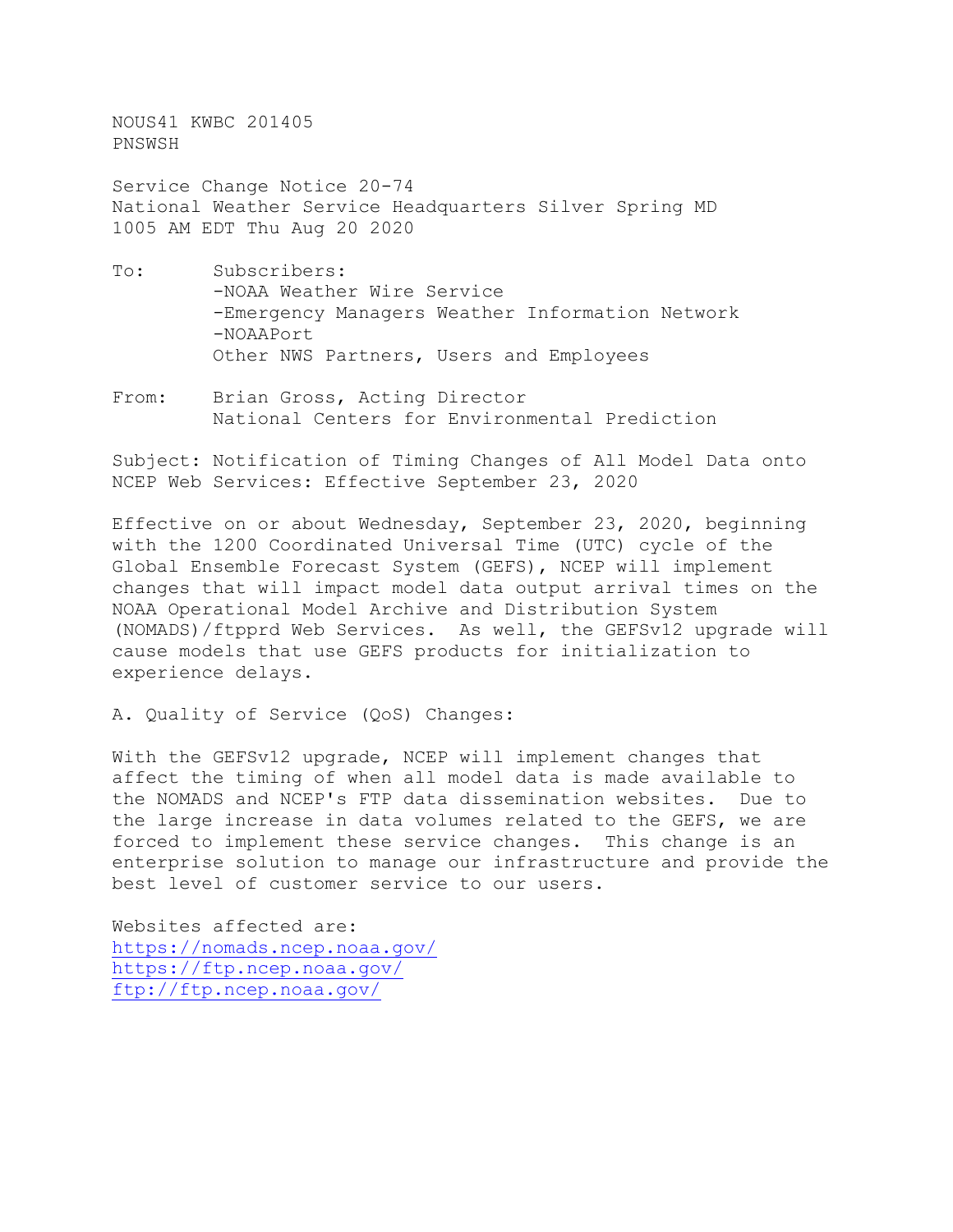These changes will primarily affect models arriving on NCEP web services in these approximate time frames:

 $03Z - 06Z$ 09Z - 12Z 15Z - 18Z 21Z - 00Z

Additional effects may be noticed outside of these time windows as well.

Data going to other dissemination sources, such as the Advanced Weather Interactive Processing System (AWIPS), the Satellite Broadcast Network (SBN/NOAAPort), and the NWS FTP servers (TGFTP) will not be affected.

B. Timing Changes to Models Directly Related to the GEFSv12 Upgrade:

Due to timing changes with the GEFSv12 upgrade, as laid out in its own Service Change Notice (SCN), the following downstream models will have timing changes across all dissemination channels including SBN/NOAAPort, AWIPS, and NCEP and NWS web services (NOMADS/FTPPRD and TGFTP):

Ensemble Tracker: up to 73 minutes later: [https://nomads.ncep.noaa.gov/pub/data/nccf/com/ens\\_tracker/prod/](https://nomads.ncep.noaa.gov/pub/data/nccf/com/ens_tracker/prod/) [ftp://ftp.ncep.noaa.gov/pub/data/nccf/com/ens\\_tracker/prod/](ftp://ftp.ncep.noaa.gov/pub/data/nccf/com/ens_tracker/prod/)

North American Ensemble Forecast System (NAEFS): up to 71 minutes later: <https://nomads.ncep.noaa.gov/pub/data/nccf/com/naefs/prod/> <ftp://ftp.ncep.noaa.gov/pub/data/nccf/com/naefs/prod/>

Any questions, comments, or requests regarding this implementation should be directed to the contact below. We will review any feedback and decide whether to proceed.

For questions on this change, contact:

Anne Myckow NCEP/NCO Dataflow Team [ncep.pmb.dataflow@noaa.gov](mailto:ncep.pmb.dataflow@noaa.gov)